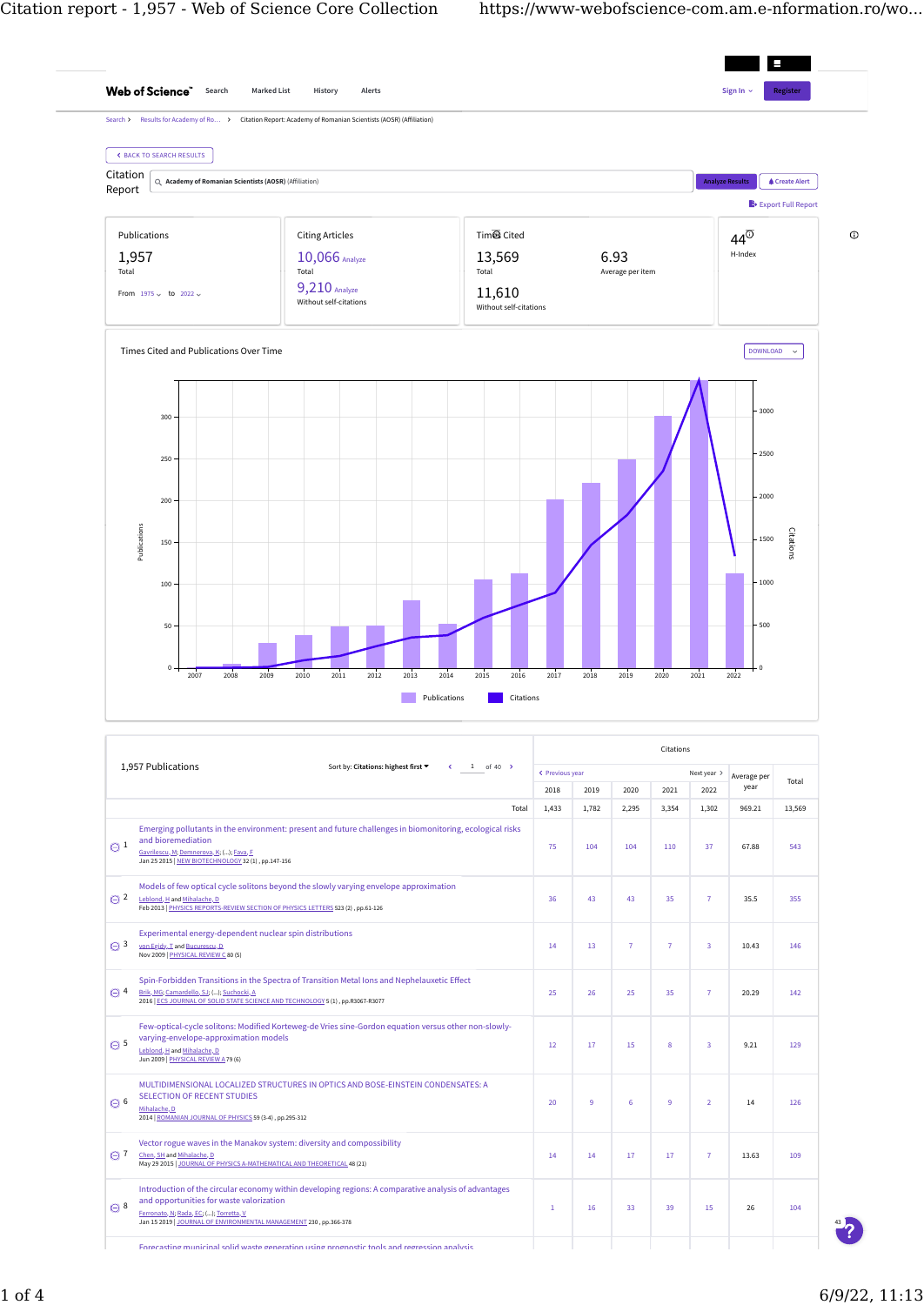|                | © 2022 Clarivate<br><b>Training Portal</b><br>Product Support                                                                                                                                                                                                         | <b>Data Correction</b><br><b>Copyright Notice</b><br>Manage cookie preferences<br>Privacy Statement<br>Cookie Policy<br>Newsletter<br>Terms of Use |  | Follow Us<br>f<br>v |   |                |                |                |                |       |    |
|----------------|-----------------------------------------------------------------------------------------------------------------------------------------------------------------------------------------------------------------------------------------------------------------------|----------------------------------------------------------------------------------------------------------------------------------------------------|--|---------------------|---|----------------|----------------|----------------|----------------|-------|----|
| O              | Sep 2011   OPTICAL MATERIALS 33 (11), pp.1671-1676                                                                                                                                                                                                                    |                                                                                                                                                    |  |                     |   |                |                |                |                |       |    |
| $\bigcirc$ 11  | NONLINEAR OPTICS OF INTENSE FEW-CYCLE PULSES: AN OVERVIEW OF RECENT THEORETICAL AND<br><b>EXPERIMENTAL DEVELOPMENTS</b><br>Frantzeskakis, DJ; Leblond, H and Mihalache, D<br>2014   ROMANIAN JOURNAL OF PHYSICS 59 (7-8), pp.767-784                                  |                                                                                                                                                    |  |                     |   | $\overline{7}$ | 3              | $\overline{2}$ | $\,1$          | 9.78  | 88 |
| $\bigcirc$ 12  | Novel Manifestation of alpha-Clustering Structures: New "alpha+Pb-208" States in Po-212 Revealed by<br><b>Their Enhanced E1 Decays</b><br>Astier, A; Petkov, P; (); Schuck, P<br>Jan 29 2010   PHYSICAL REVIEW LETTERS 104 (4)                                        |                                                                                                                                                    |  |                     |   | $\overline{7}$ | 4              | 9              | $\overline{2}$ | 6.08  | 79 |
| $\bigcap$ 13   | Universal decay rule for reduced widths<br>Delion, DS<br>Aug 2009   PHYSICAL REVIEW C 80 (2)                                                                                                                                                                          |                                                                                                                                                    |  |                     |   | 6              | $\overline{7}$ | 6              | 3              | 5.64  | 79 |
|                | Burnout syndrome in Romanian medical residents in time of the COVID-19 pandemic<br>Dimitriu, MCT; Pantea-Stoian, A; (); Socea, B<br>14 Nov 2020   MEDICAL HYPOTHESES 144<br>$\equiv_{\bullet}$ Enriched Cited References                                              |                                                                                                                                                    |  |                     |   | 0              | 13             | 46             | 13             | 24    | 72 |
|                | Open Problems in Nonlinear Conjugate Gradient Algorithms for Unconstrained Optimization<br>$\bigcap$ 15 Andrei, N<br>2011   BULLETIN OF THE MALAYSIAN MATHEMATICAL SCIENCES SOCIETY 34 (2), pp.319-330                                                                |                                                                                                                                                    |  |                     |   | 13             | 8              | 7              | 4              | 5.67  | 68 |
|                | Biodegradable Antimicrobial Food Packaging: Trends and Perspectives<br>16 Motelica, L; Ficai, D; (); Andronescu, E<br>Oct 2020   <b>FOODS</b> 9 (10)                                                                                                                  |                                                                                                                                                    |  |                     |   | $\pmb{0}$      | 3              | 45             | 19             | 22.33 | 67 |
|                | Review of hybrid PLGA nanoparticles: Future of smart drug delivery and theranostics medicine<br>17 Ghitman, J; Biru, EI; (); lovu, H<br>Aug 2020   MATERIALS & DESIGN 193                                                                                             |                                                                                                                                                    |  |                     |   | 0              | 3              | 42             | 18             | 21    | 63 |
| $\bigcirc$ 18  | COMPARING ENVIRONMENTAL IMPACTS OF NATURAL INERT AND RECYCLED CONSTRUCTION AND<br>DEMOLITION WASTE PROCESSING USING LCA<br>Simion, IM; Fortuna, ME; (); Gavrilescu, M<br>2013   JOURNAL OF ENVIRONMENTAL ENGINEERING AND LANDSCAPE MANAGEMENT 21 (4), pp.273-287      |                                                                                                                                                    |  |                     |   | 9              | $\overline{7}$ | 20             | $\overline{4}$ | 6.1   | 61 |
| $\bigcirc$ 19  | A perfusion incubator liver chip for 3D cell culture with application on chronic hepatotoxicity testing<br>Yu, F; Deng, RS; (); Yu, H<br>Nov 6 2017   SCIENTIFIC REPORTS 7                                                                                            |                                                                                                                                                    |  |                     |   | 13             | 18             | 18             | 6              | 10    | 60 |
| 20             | Rhizobacteria and plant symbiosis in heavy metal uptake and its implications for soil bioremediation<br>Sobariu, DL; Fertu, DIT; (); Gavrilescu, M<br>Oct 25 2017   NEW BIOTECHNOLOGY 39, pp.125-134                                                                  |                                                                                                                                                    |  |                     |   | 19             | 17             | 7              | 5              | 9.83  | 59 |
| $\mid$ 21<br>C | Toward a new description of triaxial nuclei<br>Raduta, AA and Buganu, P.<br>Mar 14 2011   PHYSICAL REVIEW C 83 (3)                                                                                                                                                    |                                                                                                                                                    |  |                     |   | $\overline{2}$ | 6              | 6              | $\mathbf{1}$   | 4.92  | 59 |
| 22             | Optical, morphological and electrical studies of thermally vacuum evaporated CdTe thin films for<br>photovoltaic applications<br>Toma, O; Ion, L; (); Antohe, S<br>Oct 2014   SOLAR ENERGY 108, pp.51-60                                                              |                                                                                                                                                    |  |                     |   | 10             | 9              | 6              | $\mathbf 0$    | 6.22  | 56 |
| 23             | Effects of the fractional order and magnetic field on the blood flow in cylindrical domains<br>Shah, NA; Vieru, D and Fetecau, C<br>Jul 1 2016   JOURNAL OF MAGNETISM AND MAGNETIC MATERIALS 409, pp.10-19                                                            |                                                                                                                                                    |  |                     |   | 8              | 9              | 12             | 5              | 7.71  | 54 |
| $\Box$ 24      | Solitons in PT-symmetric optical lattices with spatially periodic modulation of nonlinearity<br>He, YJ; Zhu, X; (); Chen, ZX<br>Jul 1 2012   OPTICS COMMUNICATIONS 285 (15) , pp.3320-3324                                                                            |                                                                                                                                                    |  |                     |   | 5              | 3              | 0              | $\pmb{0}$      | 4.91  | 54 |
| $\bigcirc$ 25  | Aspects Regarding the Pharmaceutical Waste Management in Romania<br>Bungau, S; Tit, DM; (); Bustea, C<br>Aug 2018   SUSTAINABILITY 10 (8)                                                                                                                             |                                                                                                                                                    |  |                     |   | 15             | 14             | 16             | 4              | 10.4  | 52 |
| 26             | Recent changes in global drylands: Evidences from two major aridity databases<br>Pravalie, R; Bandoc, G; (); Sternberg, T<br>Jul 2019   CATENA 178, pp.209-231                                                                                                        |                                                                                                                                                    |  |                     |   | 3              | 19             | 25             | 4              | 12.75 | 51 |
| 27<br>C        | Spatial assessment of solar energy potential at global scale. A geographical approach<br>Pravalie, R; Patriche, C and Bandoc, G<br>Feb 1 2019   JOURNAL OF CLEANER PRODUCTION 209, pp.692-721                                                                         |                                                                                                                                                    |  |                     |   | 6              | 18             | 23             | $\overline{4}$ | 12.75 | 51 |
| 28<br>C        | Studies and Investigation about the Attitude towards Sustainable Production, Consumption and Waste<br>Generation in Line with Circular Economy in Romania<br>Lakatos, ES; Cioca, LI; (); Barsan, G<br>Mar 2018   SUSTAINABILITY 10 (3)                                |                                                                                                                                                    |  |                     | 9 | 12             | 8              | 15             | 6              | 10    | 50 |
| $\bigcirc$ 29  | Modeling and simulation of high pressure water scrubbing technology applied for biogas upgrading<br>Cozma, P; Wukovits, W; (); Gavrilescu, M<br>Feb 2015   CLEAN TECHNOLOGIES AND ENVIRONMENTAL POLICY 17 (2), pp.373-391                                             |                                                                                                                                                    |  |                     |   | 8              | 12             | 7              | 5              | 6.25  | 50 |
| $\bigcirc$ 30  | Novel nanocornposites based on epoxy resin/epoxy-functionalized polydimethylsiloxane reinforced with<br><b>POSS</b><br>Florea, NM; Lungu, A; (); lovu, H<br>Jun 15 2015   COMPOSITES PART B-ENGINEERING 75, pp.226-234                                                |                                                                                                                                                    |  |                     |   | 6              | 8              | 11             | $1\,$          | 6.13  | 49 |
| $\bigcirc$ 31  | TIME-FRACTIONAL FREE CONVECTION FLOW NEAR A VERTICAL PLATE WITH NEWTONIAN HEATING AND<br><b>MASS DIFFUSION</b><br>Vieru, D; Fetecau, C and Fetecau, C<br>4th International Symposium of South-East European Countries (SEEC)<br>2015   THERMAL SCIENCE 19, pp.S85-S98 |                                                                                                                                                    |  |                     |   | $\sf 6$        | 11             | 12             | 5              | 6.13  | 49 |
|                | Rininenizad 2D printable nectin nanocellulose ink formulations                                                                                                                                                                                                        |                                                                                                                                                    |  |                     |   |                |                |                |                |       |    |

43 2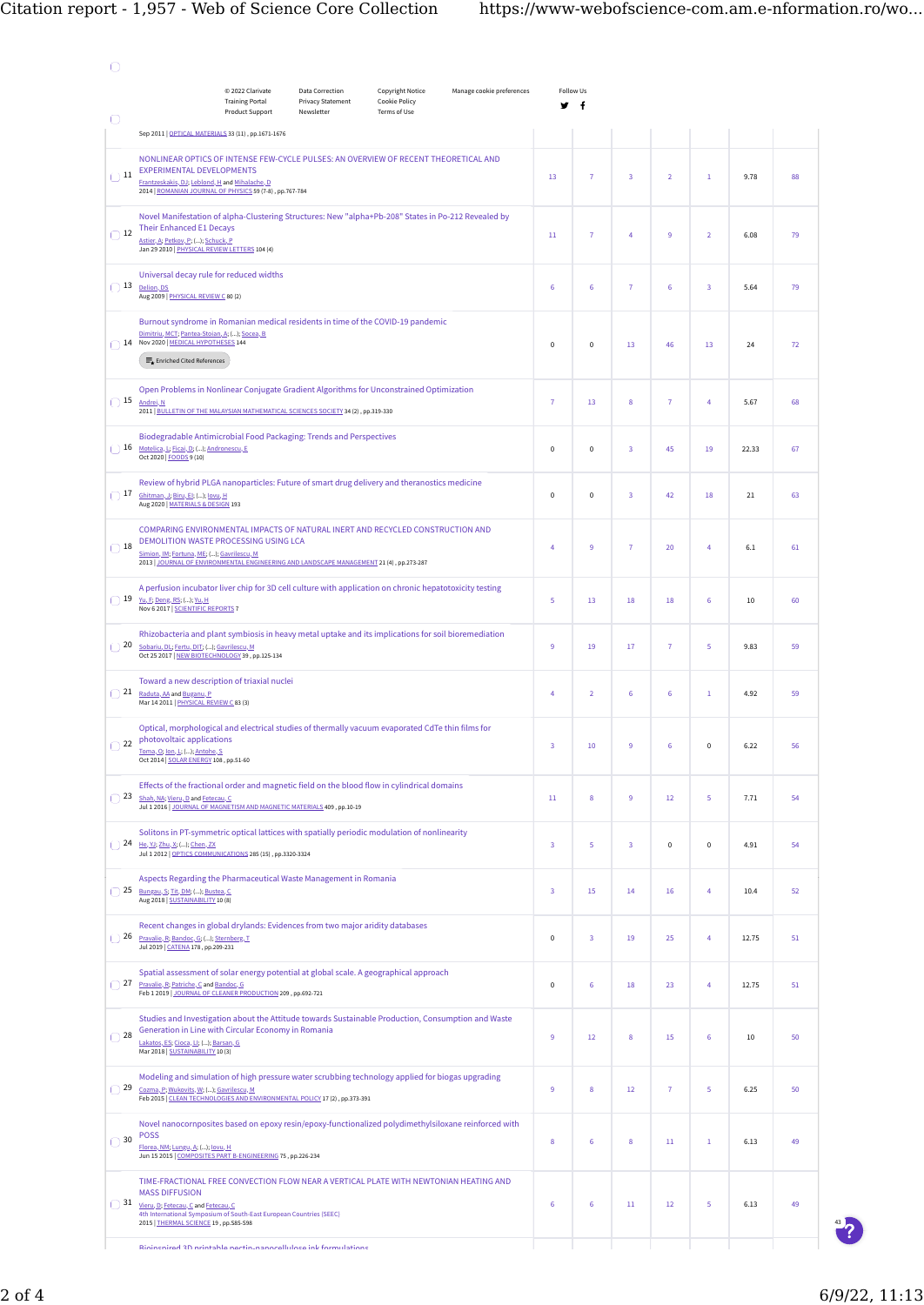| $\bigcirc$ 32           | promopired ou primable pecuminanocentriose iniviormatations<br>Cernencu, Al; Lungu, A; (); lovu, H<br>Sep 15 2019   CARBOHYDRATE POLYMERS 220, pp.12-21                                                                                                                                    |  | $\mathbf{1}$   | 13             | 31             | 3              | 12    | 48 |
|-------------------------|--------------------------------------------------------------------------------------------------------------------------------------------------------------------------------------------------------------------------------------------------------------------------------------------|--|----------------|----------------|----------------|----------------|-------|----|
| $\bigcap$ 33            | Hyperkalemia and Cardiovascular Diseases: New Molecules for the Treatment<br>Diaconu, CC; Stanescu, AMA; (); Bratu, OG<br>Jun 2018   REVISTA DE CHIMIE 69 (6), pp.1367-1370                                                                                                                |  | 19             | $\mathbf{1}$   | 0              | 0              | 9.6   | 48 |
| $\bigcap$ 34            | Hyponatremia in Patients with Heart Failure: a Prognostic Marker<br>Diaconu, CC; Manea, M; (); Bratu, OG<br>May 2018   REVISTA DE CHIMIE 69 (5), pp.1071-1074                                                                                                                              |  | 16             | $\pmb{0}$      | 0              | 0              | 9.6   | 48 |
| $\bigcap$ 35            | LIFE CYCLE ASSESSMENT OF WASTE MANAGEMENT AND RECYCLED PAPER SYSTEMS<br>Ghinea, C; Petraru, M; (); Gavrilescu, M<br>Aug 2014   ENVIRONMENTAL ENGINEERING AND MANAGEMENT JOURNAL 13 (8), pp.2073-2085                                                                                       |  | 6              | $\overline{2}$ | $\overline{2}$ | 3              | 5.33  | 48 |
| $\bigcirc$ 36           | HIGH POWER PULSES EXTRACTED FROM THE PEREGRINE ROGUE WAVE<br>Yang, GY; Li, L; (); Mihalache, D<br>2013   ROMANIAN REPORTS IN PHYSICS 65 (2), pp.391-400                                                                                                                                    |  | $\overline{2}$ | $1\,$          | 3              | 0              | 4.8   | 48 |
| $\bigcap$ 37            | Flow over an infinite plate of a viscous fluid with non-integer order derivative without singular kernel<br>Zafar, AA and Fetecau, C<br>Sep 2016   ALEXANDRIA ENGINEERING JOURNAL 55 (3), pp.2789-2796                                                                                     |  | 13             | 12             | 5              | 4              | 6.71  | 47 |
| $\bigcap$ 38            | Peristaltic Flow of Couple Stress Fluid in a Non-Uniform Rectangular Duct Having Compliant Walls<br>Ellahi, R; Bhatti, MM; (); Vafai, K<br>Jan 1 2016   COMMUNICATIONS IN THEORETICAL PHYSICS 65 (1), pp.66-72                                                                             |  | 10             | 3              | $\mathbf 1$    | $\mathbf{1}$   | 6.57  | 46 |
| $\overline{)}$ 39<br>ſ. | STUDIES ON ACCUMULATION OF HEAVY METALS FROM SUBSTRATE TO EDIBLE WILD MUSHROOMS<br>Stihi, C; Radulescu, C; (); Ene, A<br>10th International Balkan Workshop on Applied Physics<br>2011   ROMANIAN JOURNAL OF PHYSICS 56 (1-2), pp.257-264                                                  |  | 4              | 8              | $\overline{2}$ | $\mathbf{1}$   | 3.83  | 46 |
| $\bigcap$ 40            | Microscopic cold fission yields of Cf-252<br>Mirea, M; Delion, DS and Sandulescu, A<br>Apr 2010   PHYSICAL REVIEW C 81 (4)                                                                                                                                                                 |  | $\overline{2}$ | $\pmb{0}$      | 5              | $\pmb{0}$      | 3.54  | 46 |
| $\Box$ 41               | Collapse of ultrashort spatiotemporal pulses described by the cubic generalized Kadomtsev-Petviashvili<br>equation<br>Leblond, H; Kremer, D and Mihalache, D<br>Mar 2010   PHYSICAL REVIEW A 81 (3)                                                                                        |  | 3              | 1              | 5              | $\mathbf{1}$   | 3.54  | 46 |
| $\bigcap$ 42            | Lattice solitons in optical media described by the complex Ginzburg-Landau model with PT-symmetric<br>periodic potentials<br>He, YJ and Mihalache, D<br>Jan 14 2013   PHYSICAL REVIEW A 87 (1)                                                                                             |  | 3              | $\mathbf{1}$   | $\mathbf 0$    | 4              | 4.5   | 45 |
| $\overline{)}$ 43       | Effects of formation properties in one-proton radioactivity<br>Qi, C; Delion, DS; (); Wyss, R<br>Jan 30 2012   PHYSICAL REVIEW C 85 (1)                                                                                                                                                    |  | 4              | 7              | 11             | $\overline{2}$ | 4.09  | 45 |
| $\bigcap$ 44<br>C       | Polypharmacy in Type 2 Diabetes Mellitus: Insights from an Internal Medicine Department<br>Dobrica, EC; Gaman, MA; (); Diaconu, CC<br>Aug 2019   MEDICINA-LITHUANIA 55 (8)                                                                                                                 |  | $\overline{2}$ | 14             | 25             | 3              | 11    | 44 |
| $\bigcirc$ 45           | COMBINED POROUS AND MAGNETIC EFFECTS ON SOME FUNDAMENTAL MOTIONS OF NEWTONIAN FLUIDS<br><b>OVER AN INFINITE PLATE</b><br>Fetecau, C; Ellahi, R; (); Shah, NA<br>2018   JOURNAL OF POROUS MEDIA 21 (7), pp.589-605                                                                          |  | 21             | 13             | 6              | $\mathbf{1}$   | 8.8   | 44 |
| $\bigcap$ 46            | ECOLOGICAL FOOTPRINT APPLIED IN THE ASSESSMENT OF CONSTRUCTION AND DEMOLITION WASTE<br><b>INTEGRATED MANAGEMENT</b><br>Simion, IM; Ghinea, C; (); Gavrilescu, M<br>Apr 2013   ENVIRONMENTAL ENGINEERING AND MANAGEMENT JOURNAL 12 (4), pp.779-788                                          |  | 5              | $\overline{7}$ | 7              | $\mathbf{1}$   | 4.4   | 44 |
| $\bigcap$ 47            | HEAVY METAL ACCUMULATION AND TRANSLOCATION IN DIFFERENT PARTS OF BRASSICA OLERACEA L<br>Radulescu, C; Stihi, C; (); Chilian, A<br>2013   ROMANIAN JOURNAL OF PHYSICS 58 (9-10), pp.1337-1354                                                                                               |  | $11\,$         | $\overline{7}$ | 4              | 4              | 4.4   | 44 |
| $\bigcirc$ 48           | Eco-friendly preparation of electrically conductive chitosan - reduced graphene oxide flexible<br>bionanocomposites for food packaging and biological applications<br>Barra, A; Ferreira, NM; (); Nunes, C<br>Mar 22 2019   COMPOSITES SCIENCE AND TECHNOLOGY 173, pp.53-60                |  | 4              | 15             | 20             | 4              | 10.75 | 43 |
| $\bigcap$ 49            | Immunohistochemistry Particularities of Retroperitoneal Tumors<br>Bratu, OG; Marcu, RD; (); Spinu, AD<br>Jul 2018   REVISTA DE CHIMIE 69 (7), pp.1813-1816                                                                                                                                 |  | 18             | 1              | $\overline{2}$ | 0              | 8.6   | 43 |
| $\bigcirc$ 50           | Experimental analysis and mathematical prediction of Cd(II) removal by biosorption using support vector<br>machines and genetic algorithms<br>Hlihor, RM; Diaconu, M; (); Gavrilescu, M<br>May 25 2015   NEW BIOTECHNOLOGY 32 (3), pp.358-368<br><b>Citation Report Publications Table</b> |  | 4              | 5              | 8              | $\overline{2}$ | 5.25  | 42 |